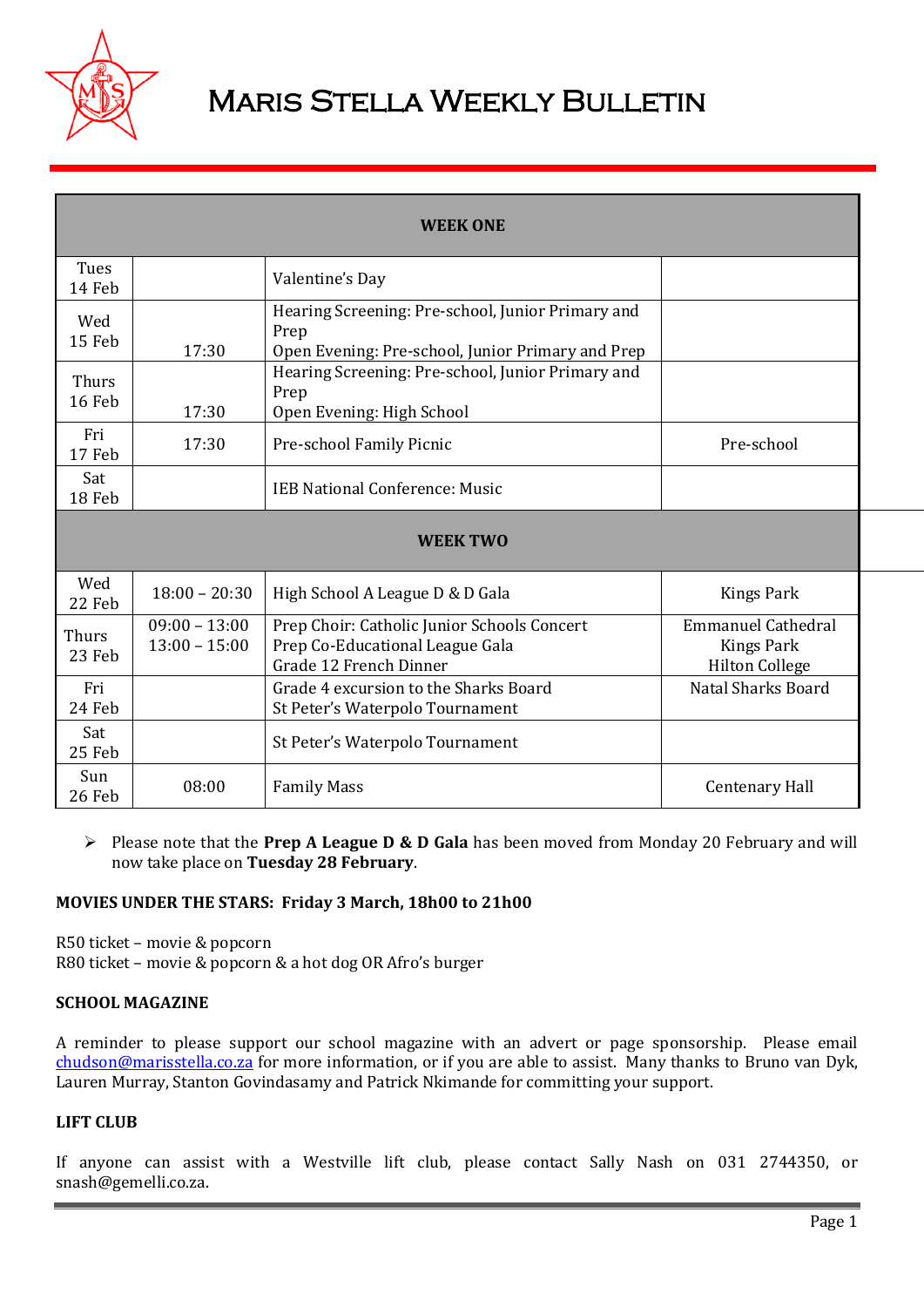## **TOP 10 GALA RESULTS:**

| Top in each age group: |                          |        |
|------------------------|--------------------------|--------|
| Age Group              | 7 & Under                | Points |
| 1st Place              | Camilla Bond             | 10     |
| 2nd Place              | Samantha Bowyer          | 9      |
| 3rd Place              | Kara Gibson              | 8      |
| 3rd Place              | Mila Stirton             | 8      |
|                        |                          |        |
| Age Group              | U8                       | Points |
| 1st Place              | Amy Aaron                | 20     |
| 2nd Place              | Leia Braithwaite         | 10     |
| 2nd Place              | <b>Bailey Lambert</b>    | 10     |
| Age Group              | U9                       | Points |
| 1st Place              | Gabriella Snyman         | 17     |
| 2nd Place              | <b>Emma Roberts</b>      | 13     |
| 3rd Place              |                          | 9      |
|                        | Hannah Savage            |        |
| Age Group              | U10                      | Points |
| 1st Place              | Venice Omote             | 20     |
| 2nd Place              | Sophia Singh             | 10     |
| 2nd Place              | <b>Madison Stewart</b>   | 10     |
|                        |                          |        |
| Age Group              | U11                      | Points |
| 1st Place              | Kayci Petzer             | 20     |
| 2nd Place              | Mia Vlotman              | 14     |
| 3rd Place              | Julia McAlister          | 9      |
|                        | U12                      | Points |
| Age Group<br>1st Place |                          | 21     |
|                        | Robyn Aaron              |        |
| 2nd Place              | <b>Tannah Smith</b>      | 17     |
| 3rd Place              | Gina Ten-Bokkel Huinink  | 9      |
| Age Group              | Junior Open              | Points |
| 1st Place              | Cara Message             | 24     |
| 2nd Place              | Isabella Halstead        | 17     |
| 3rd Place              | Makayla Paton            | 11     |
|                        |                          |        |
| Age Group              | U14                      | Points |
| 1st Place              | <b>Grace Symington</b>   | 16     |
| 2nd Place              | Isabella Hislop          | 10     |
| 3rd Place              | Shae Kavanagh            | 9      |
|                        |                          |        |
| Age Group              | U15                      | Points |
| 1st Place              | Kaylyn Asgeir-Nielsen    | 21     |
| 2nd Place              | Erica Hair               | 12     |
| 3rd Place              | Jenna O'Brien            | 10     |
| Age Group              | U16                      | Points |
| 1st Place              | Megan Lombard            | 24     |
| 2nd Place              | Sarah Volek              | 8      |
| 3rd Place              | <b>Adrienne Dickason</b> | 6      |
| 3rd Place              | Tamryn Palani            | 6      |
|                        |                          |        |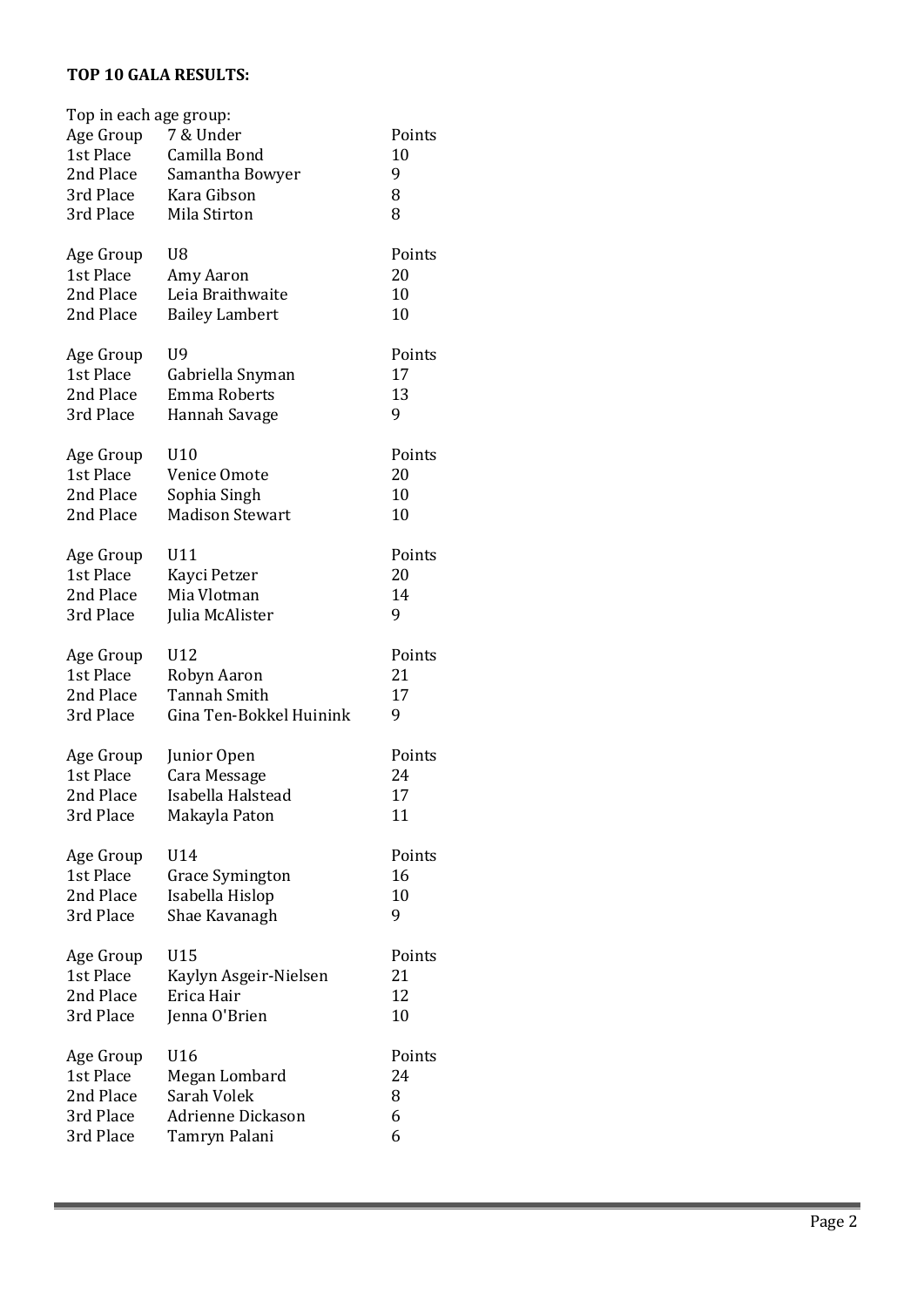| Age Group    | U17                    | Points |  |  |  |
|--------------|------------------------|--------|--|--|--|
| 1st Place    | Georgina Packham       | 16     |  |  |  |
| 2nd Place    | Alessandra Meloni      | 15     |  |  |  |
| 3rd Place    | Claudia Coppola        | 13     |  |  |  |
| Age Group    | Senior Open            | Points |  |  |  |
| 1st Place    | Keli Reynolds          | 20     |  |  |  |
| 2nd Place    | Teegan Hardwick        | 14     |  |  |  |
| 3rd Place    | <b>Courtney Stuart</b> | 7      |  |  |  |
| New Records: |                        |        |  |  |  |

| U8 25yd Backstroke:  | Amy Aaron in time of 20.06          |
|----------------------|-------------------------------------|
| U8 25yd Butterfly:   | Amy Aaron in time of 19.88          |
| U12 50yd Backstroke: | Robyn Aaron in time of 33.75        |
| U12 50yd Butterfly:  | <b>Robyn Aaron</b> in time of 31.22 |
|                      |                                     |

| Junior Primary Victrix Ludorum: | <b>Amy Aaron</b>     |
|---------------------------------|----------------------|
| Junior Victrix Ludorum:         | <b>Cara Message</b>  |
| Senior Victrix Ludorum:         | <b>Megan Lombard</b> |

Congratulations to each and every swimmer!

## **WATERPOLO**

Congratulations to **Cerin Vaughan** who has been selected to represent the KZN U18 Ladies Team, and to **Megan Lombard** for her selection as a non-travelling reserve.

## **KZN ATHLETICS**

Results from the High School KZN Athletics Trials held on 8 February and the Prep KZN Athletics Trials held on 10 February:

**Grace Symington** (U15): 1st in 100m **Caitlyn Gooding** (U15): 6th in 800m **Georgina Mercer** (U15): 2nd in Long Jump **Emma-Leigh Chisholm** (U17): 4th in Shot Put **Carly Smith** (U11): 5th in 70m hurdles

## **ACTION NETBALL**

Results from the Prep and High School Action Netball Leagues on the 6<sup>th</sup> and 10<sup>th</sup> of February respectively:

| <b>Team</b>                                    | <b>Result</b> | <b>Outstanding Player</b>          |
|------------------------------------------------|---------------|------------------------------------|
| Maris Stella U10A vs Ashton                    | Lost $2-6$    | Shreeya Naidoo                     |
| Maris Stella U11A vs Reddam House Won 25-20    |               | Carly Smith                        |
| Maris Stella U12A vs Ashton                    | Won 13-7      | Nyiko Mathe                        |
| Maris Stella U13A vs Amanzimtoti Won 18-1      |               | Megan Schroeder & Arya Harribarran |
| Maris Stella U14A vs Ashton                    | Won 12-3      | <b>Whole Team</b>                  |
| Maris Stella U16A vs Amanzimtoti               | Won 13-9      | Sarah Saunders & Alexandra Erskine |
| Maris Stella 1 <sup>st</sup> Team vs Westville | Won 20-17     | <b>Whole Team</b>                  |

## **KARATE**

Congratulations to **Nyska Jagasur** (Grade 4), who competed in the KZN Karate Trials recently and received a Gold medal for Kumite (Free fighting). She has been awarded her KZN Colours and will participate in the SA Karate Trials in March. Well done, Nyska!